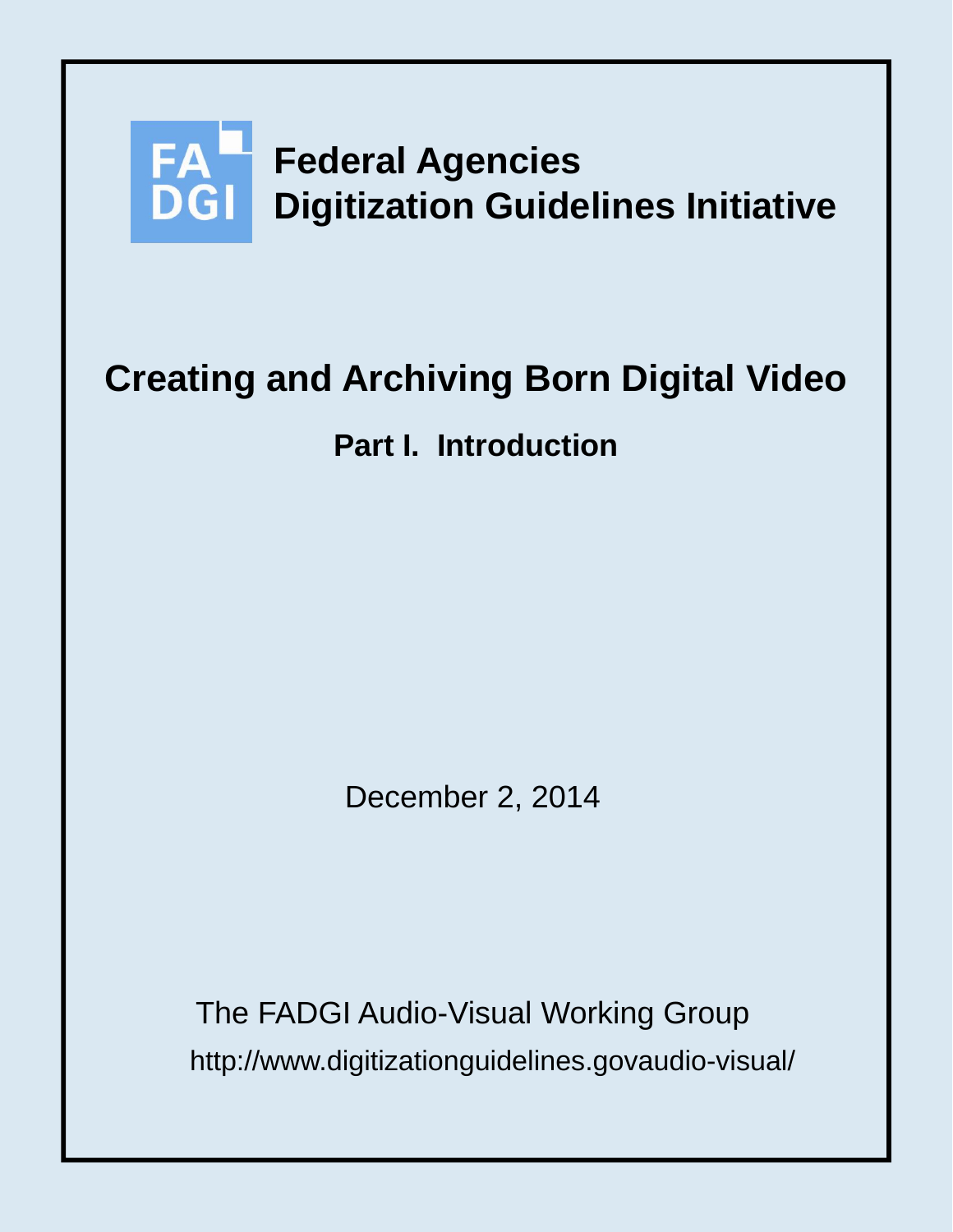## **Creating and Archiving Born Digital Video I: Introduction**

By the Federal Agencies Digitization Guidelines Initiative Audio-Visual Working Group <http://www.digitizationguidelines.gov/audio-visual/>

Version 1.1, December 2, 2014

### **TABLE OF CONTENTS**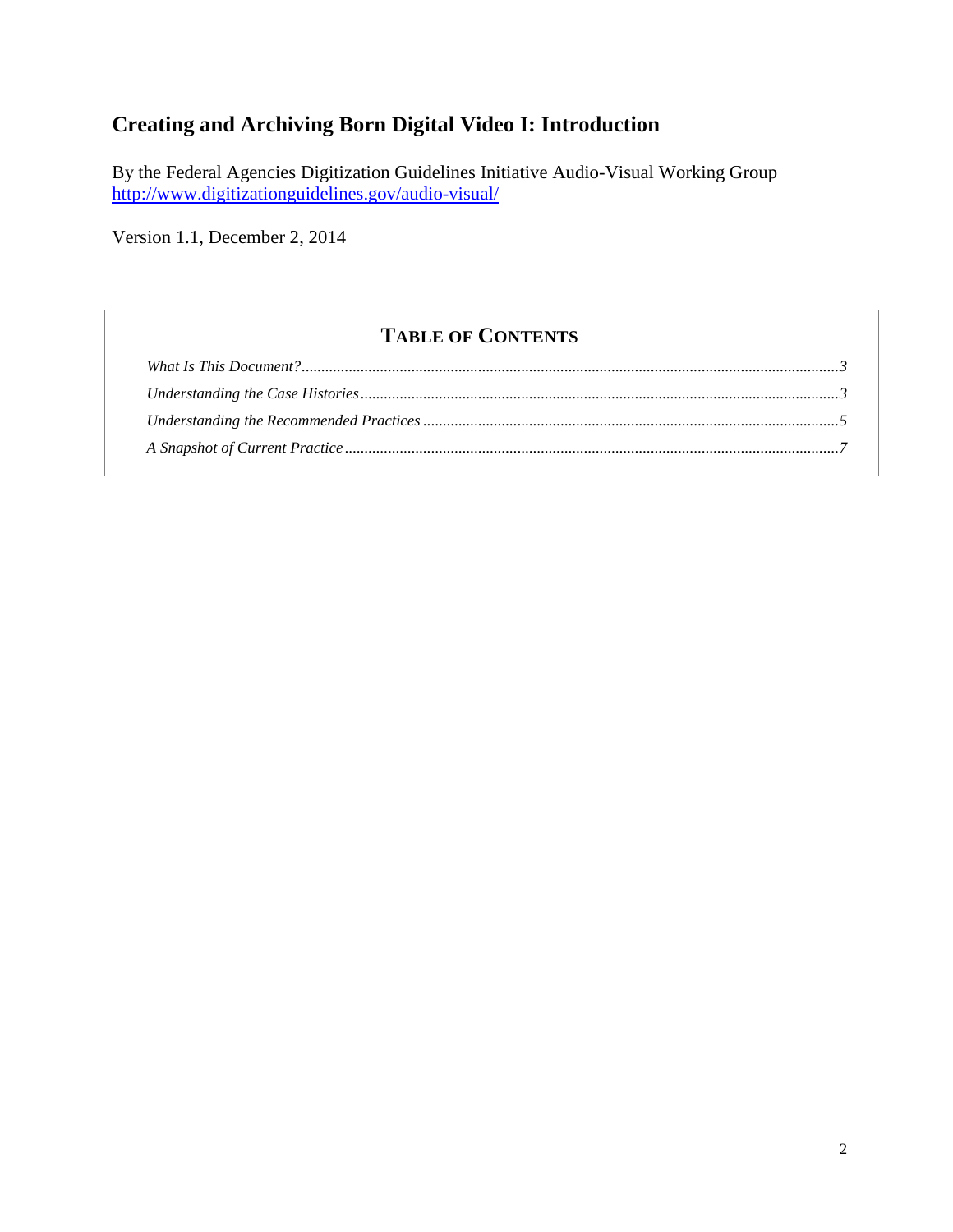#### <span id="page-2-0"></span>*WHAT IS THIS DOCUMENT?*

This is one of four documents examining aspects of the current practice for creating and archiving born digital video at selected institutional members of the Federal Agencies Digitization Guidelines Initiative Audio-Visual Working Group. The three companion documents are:

- *Creating and Archiving Born Digital Video II: Eight Federal Case Histories (Version 1.1, 12/2/14)*
- *Creating and Archiving Born Digital Video III: High Level Recommended Practices (Version 1.1, 12/2/14)*
- *Creating and Archiving Born Digital Video IV: Resource Guide (Version 1.1, 12/2/14) [1](#page-2-2)*

*Creating and Archiving Born Digital Video* is intended to serve memory institutions, especially in the U.S. federal sector. We also hope that this report will serve the broader cultural heritage community, who may receive and ingest materials that range from high-end professionally productions to more modest (but culturally important) grass-roots footage. *Creating and Archiving Born Digital Video* also offers insights and guidance to organizations that produce non-broadcast classes of content recording such as oral histories. When planning such production projects, organization have an opportunity to develop born digital video specifications from the start. Although practical and artistic aspects must be considered, such specifications can also take account of the long term needs of preservation and access.

As the preceding paragraph suggests, this report speaks in two voices. First is the voice of the archive that is receiving born digital video and seeks to preserve it for the long term. What is the range of arriving materials? How should they be assessed? What treatment, e.g., re-wrapping or transcoding, is appropriate when materials are ingested? The second voice is of the organization that oversees production and, in many cases, that organization is itself an archive. Thus one of the goals of this document set is to encourage dialog between stakeholders involved in creating born digital video files and those responsible for protecting the legacy of those files. In the end, these documents will provide practical technical information for both file creators and file archivists to make informed decisions about born digital video files and understand the consequences of those decisions for future actions. Dialog between producers and archivists is essential to sustainability and interoperability of born digital video; this document set aims to broach that topic in earnest in looking at thoughtful approaches and helpful practices.

#### <span id="page-2-1"></span>*UNDERSTANDING THE CASE HISTORIES*

#### *Context for the Case Histories*

Born digital video is a growing area of responsibility for much of the cultural heritage community, including federal agencies responsible for both creating and archiving it. Born digital video formats are volatile--new ones emerge with some regularity--and archival and preservation practices are, at best, emergent. For these reasons, the FADGI Born Digital Video subgroup felt that it was premature (or perhaps even impossible) to draft a clear, definitive guideline, a cookbook for the production and archiving of these forms of content. Instead, the group decided to assemble a representative cross-section of case histories to represent the current range of practices and to use these case histories to begin the compilation of general principles and guidelines.

This report presents a diverse set of eight case histories to document the aspects of current practice in six federal agencies working with born digital video. The case history framework not only documents deliverables and specifications but also tells the story of the project, including the background of the institution and the collection but also the goals and lessons learned. The case histories create the opportunity to tell the story of a specific project so that others may learn from the experience.

 $\overline{a}$ 

<span id="page-2-2"></span> $<sup>1</sup>$  The URLs for the three documents are:</sup>

<sup>(</sup>II) [http://www.digitizationguidelines.gov/guidelines/FADGI\\_BDV\\_p2\\_20141202.pdf](http://www.digitizationguidelines.gov/guidelines/FADGI_BDV_p2_20141202.pdf)

<sup>(</sup>III) [http://www.digitizationguidelines.gov/guidelines/FADGI\\_BDV\\_p3\\_20141202.pdf](http://www.digitizationguidelines.gov/guidelines/FADGI_BDV_p3_20141202.pdf)

<sup>(</sup>IV[\) http://www.digitizationguidelines.gov/guidelines/FADGI\\_BDV\\_p4\\_20141202.pdf](http://www.digitizationguidelines.gov/guidelines/FADGI_BDV_p4_20141202.pdf)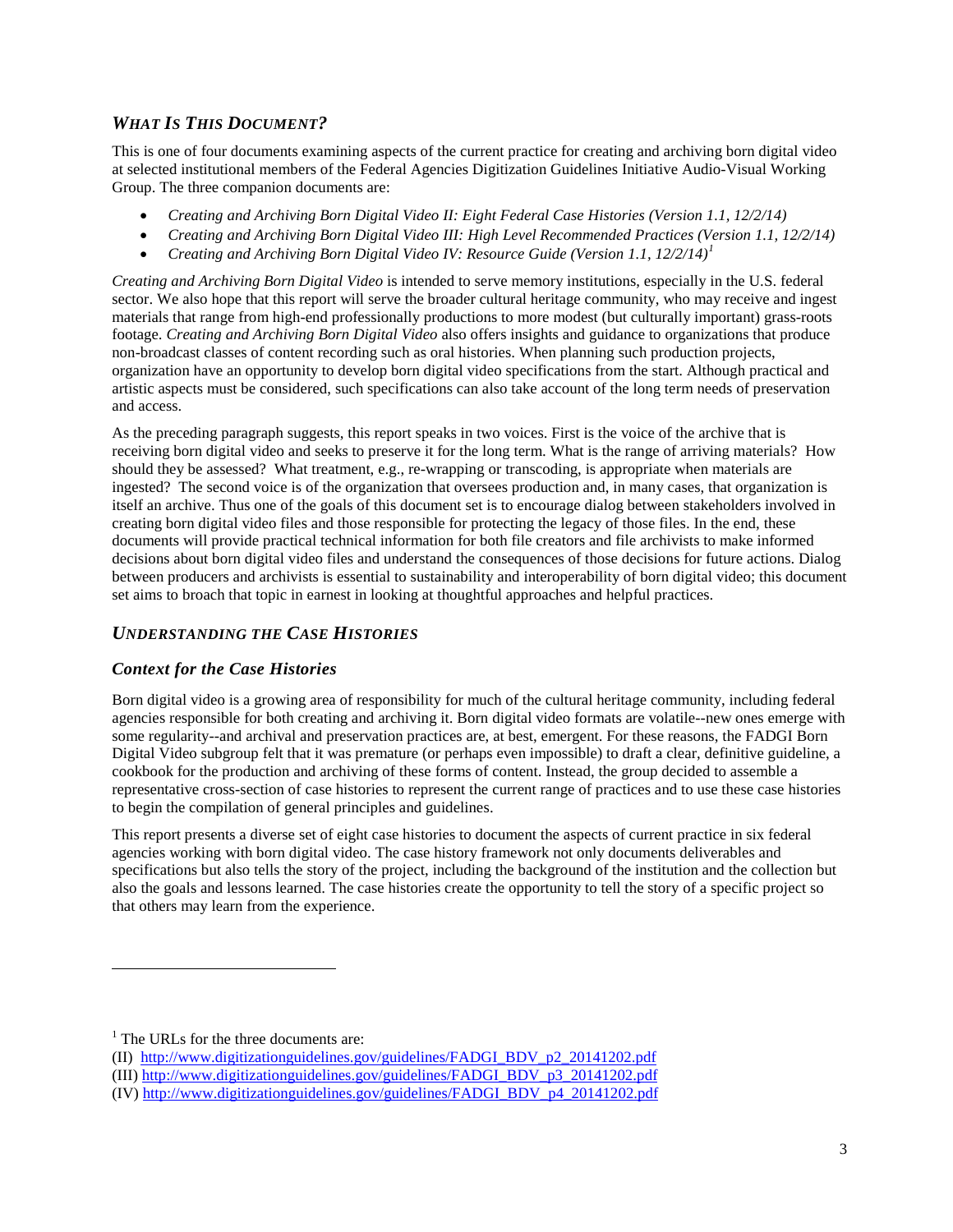As the case histories developed, a set of recommended practices emerged from the collective project experiences. The case histories and the Recommended Practices are intertwined in some sense because they impact one another. The project decisions evolved into the Recommended Practices but not all Recommended Practices are followed in the case history projects.

One important fact to note is the eight case histories are the stories of specific projects within larger institutions. Other projects within the same institutions may have different requirements, outputs and workflows. The case histories included in this document set should not be understood to be monolithic institutional policy but rather as a reflection of a specific project at a certain point in time.

In addition, these eight case histories might be considered an initial set. They are not reflective of all the FADGI members nor do they cover the myriad of projects within the contributing federal agencies. More case histories might be added in the future to address different problem sets or solutions.

#### *Organization of the Case Histories*

The eight case histories are organized into two groups:

- Creating Born Digital Video
- Archiving Born Digital Video

Breaking up the case histories along these lines is somewhat arbitrary because each of the three *Creating* case histories actually extend into the *Archiving* space as well. The *Creating* case histories might be best read as bridging across the lifecycle. The creation of new born digital video files is just part of the project because the files are later ingested into managed repositories. The *Creating* case history projects often reflect Recommended Practices aimed at archiving workflows in addition to file creation workflows.

The goal of the three *Creating* case histories is to encourage a thoughtful approach from the very beginning of the video production project, before even shooting the video, which takes sustainability and interoperability into account because choices made during the file creation process will have impacts on the long term archiving and distribution processes. They reflect Recommended Practices which illustrate the advantages of starting with high quality data capture from the very start.

The five *Archiving* case histories tell the story of bringing the born digital video files into managed data repositories for long term retention and access. These case histories explore the issues which emerge when the born digital video objects arrive at the archive. They cover topics including the challenges of dealing with diverse formats, understanding and documenting relationships among the video files and related objects, and metadata. A major topic for this case history sets is the technical characteristics of file formats: how to identify and document what formats comes in to the archive, when are changes to the file attributes needed, and what are the impact of changes to the format and encoding.

#### *Key to Case History Abbreviations*

- **LC-AFC-CRHP:** Library of Congress American Folklife Center Civil Rights History Project
- **LC-NAVCC-VEF:** Library of Congress Packard Campus of the National Audio-Visual Conservation Center Video Evergreen Format
- **LC-WebArch-YouTube:** Library of Congress Web Archiving YouTube Harvesting
- **NARA-BRCC:** National Archives and Records Administration Base Realignment and Closure Commissions project
- **NOAA-OkEx:** National Oceanic and Atmospheric Administration *Okeanus Explorer*
- **SIA-DVD**: Smithsonian Institution Archives Authored DVD project
- **SI-DAMS:** Smithsonian Institution Digital Asset Management System
- <span id="page-3-0"></span>• **VOA-MMAM**: Voice of America Metadata for Media Asset Management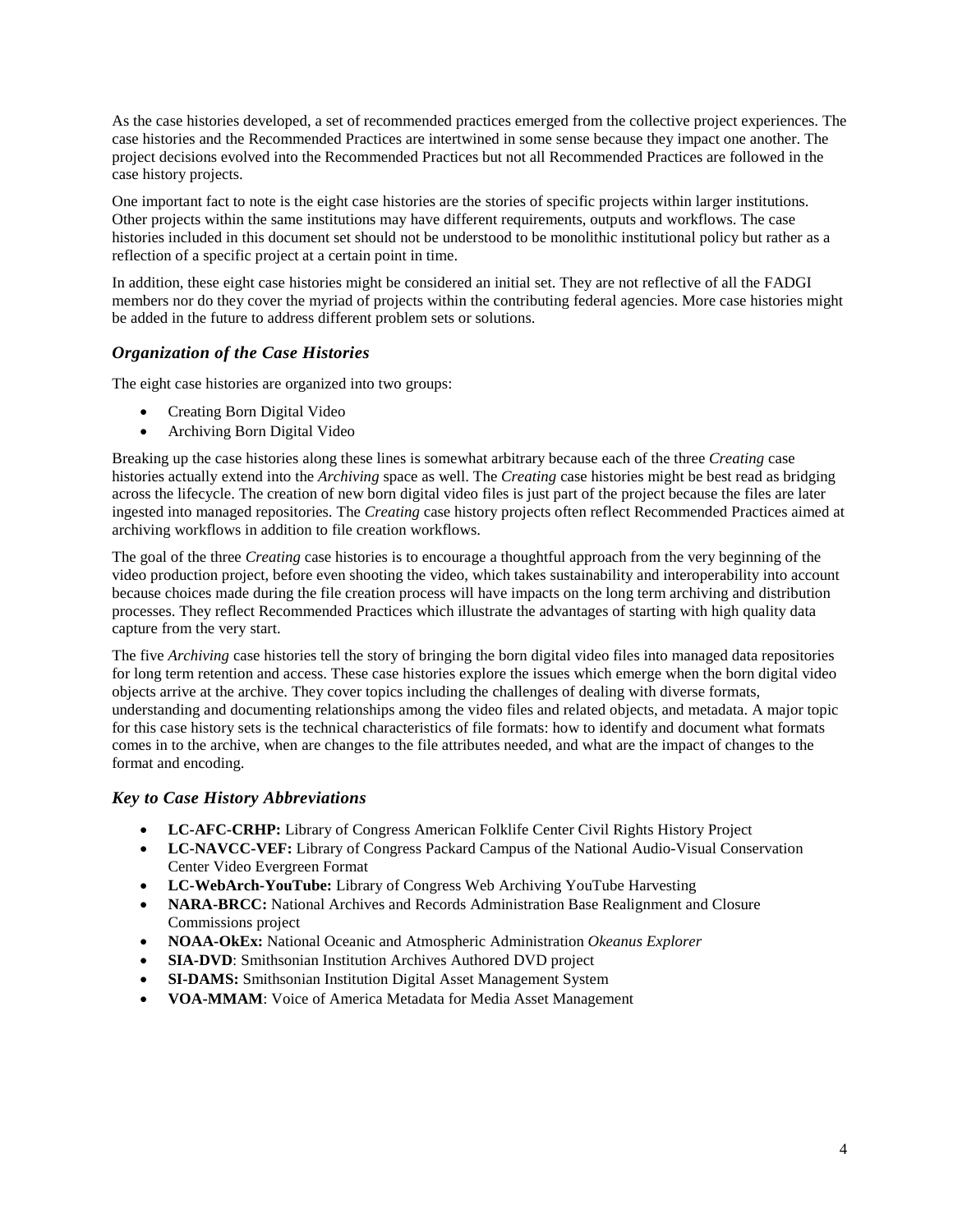#### *UNDERSTANDING THE RECOMMENDED PRACTICES*

#### *Limits to the Recommended Practices*

The Recommended Practices emerged from the projects detailed in the eight case histories from FADGI member agencies. They are high level by design. They could just have easily been called *Emerging* Recommended Practices because they are not intended to be comprehensive, mandatory or dictatorial. Instead, the Recommended Practices reflect the choices encountered in the projects listed but do not yet cover every issue that other projects might encounter when creating or archiving born digital video. The Recommended Practices aim to encourage informed decision-making and guide file creators and archivists as they seek out processes, file characteristics, and other practices during the production process that can lead to greater possibility that those files that follow these practices can be maintained over time.

In addition, the Recommended Practices all carry the implied preface of "if you have the option… ." Sometimes, options simply aren't possible for a myriad of reasons, such as a defined "house style" or equipment limitations or digital storage constraints. Hardware and software limitations constrain options for file capture. Purchasing or inheriting equipment with restricted compression schemes options or only supports 8-bit capture – with no option for 10-bit and above – will impact the quality of the born digital video files you can create. When a choice is possible, however, the Recommended Practices strive to highlight the advantages of selecting one option over another.

Finally, the Recommended Practices are tightly scoped to issues essential to creating and archiving born digital video. Concerns common to digital preservation as a whole, such as consistent file naming protocols or repository actions including establishing and verifying file-level fixity or implementing write-blockers to limit access to altering file data, are all important - information on these and other topics are included in the Resource Guide – but they are not unique to born digital video files and are not addressed in these documents.

As we studied the eight case histories in order to assemble the list of Recommended Practices, we observed an interesting and instructive dissonance. Many of the case histories do not adhere to all of the Recommended Practices. We saw that the Recommended Practices are informed suggestions on file outputs, metadata choices, and workflows based on the experiences of the case history projects; they are not hard-and-fast unyielding rules. The Recommended Practices are drafted as if a working context is ideal, but not all environments are ideal. Every organization must assess their own capabilities and circumstances and make decisions and compromises based on what is desired and what is actually possible. Waiting for circumstances to align with the ideal inhibits forward movement and the cost of inaction may be far higher than any consequences to a less-than-ideal preservation work plan.

In some cases, the different goals of the case history projects necessitated different choices in order to meet business needs. We saw that an inability to follow a specific Recommended Practice did not equate to a bad decision or an inferior result. It simply means that there was a point of compromise. The central take-away is to understand the impact of the choices presented in the Recommended Practices and have a mitigation plan if needed.

Nevertheless, some of the Recommended Practices seemed especially important and came closest to "must do" status. All of the Creating case histories, for example, have options to create and capture metadata at the time of capture. All of the Archiving case histories transfer video files from unstable physical delivery carriers to more stable storage media as soon as possible. These Recommended Practices often are extensions of sound archival practice applied to the specifics of born digital video.

Finally, certain Recommended Practices may not apply to all the case histories projects. The case histories cover different problem sets so there may not be strong overlap in all cases. A case history not being listed under a Recommended Practice should only imply that the project is not directly related to the intent of the Recommended Practice.

#### *Compression Decisions*

The use, or more accurately the *lack of use*, of uncompressed video encodings is one marked example of how the case history projects deviated from the Recommended Practices. In each case history project, the need for smaller files and/or systems-specific compressed formats outweighed the need for uncompressed video. Two common rationales for compression are practical and financial restrictions. Practical considerations include system requirements (for streaming, etc.); financial considerations include costs associated with data storage and transmission.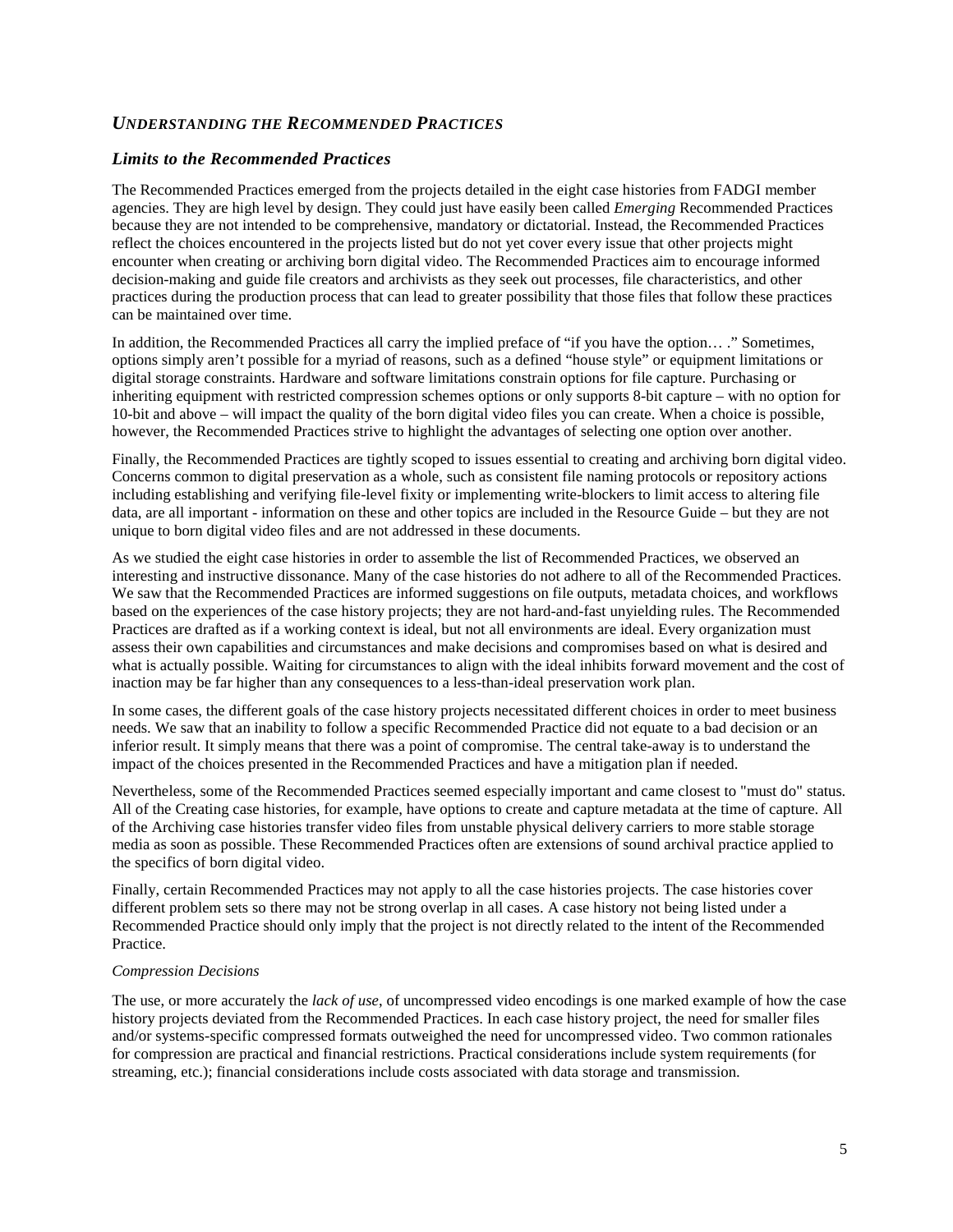On paper at least, the Recommended Practice for selecting uncompressed video when there's the option to do so is still a valid one because uncompressed video has advantages over compressed video including the retention of all the visual information captured at the selected resolution as well as less processing complexity. Archival repositories will want to receive and retain data-rich files which will allow the most flexibility in the future. However, uncompressed video encodings also have disadvantages such as often very large files which can be more expensive to store and difficult to transfer. For these particular projects, the compromises were made in order to meet the project goals so compressed encodings are appropriate.

Another example is the use of lossy compression in many of the case history projects when the Recommended Practice advises using lossless, specifically *mathematically* lossless, compression when compression is needed. Lossy compression, according the FADGI glossary, "results in the [permanent] loss of information [so that] the decompressed data will not be identical to the original uncompressed data."[2](#page-5-0) Lossless compression, on the other hand, uses "a lossless compression technique will allow the decompressed data to be exactly the same as the original data before compression, bit for bit. The compression of data is achieved by coding redundant data in a more efficient manner than in the uncompressed format."[3](#page-5-1) The compression ratios that can be achieved with lossless compression are generally much lower than those that can be achieved using lossy compression techniques. This means that lossy compressed files generally will be smaller than losslessly compressed files of the same content. These smaller file sizes resulting from lossy compression can translate to increased savings in storage costs but at the price of permanent data loss in the compression process.

There's a further distinction between visually lossless and mathematically lossless compression. Visually lossless compression is essentially lossy compression because "the data that is lost after the file is compressed and decompressed is not detectable to the eye; the compressed data appearing identical to the uncompressed data."[4](#page-5-2) The decompressed data appears to be identical but in fact, there is data loss. In mathematically lossless compression, however, no data is lost during the compression and decompression. The resulting decompressed data is identical an uncompressed video stream.

Of the five case history projects that implement compression, only one implements mathematically lossless compression. The remaining four use various forms of lossy compression, including visually lossless. In the LC-NAVCC-VEF case history, the Packard Campus implements a reversible and mathematically losslessly compressed profile of JPEG2000 in order to save digital storage space and by extension, cost. The JPEG 2000 core coding, lossless compression scheme documented in ISO/IEC 15444-1:2004 averages 2.5 to 1 compression ratio. With collections at the scale of those at the Packard Campus, this translates into considerable savings in digital storage space and costs compared to storing uncompressed files. Lossy compression is not a viable option for NAVCC at this time because its inherent data loss does not support the institution's mission a to preserve essentially permanent data set of digital content for the full length of the Copyright term. Because the Copyright term is 150 years for most content, born digital videos created in 2013 need to be preserved until at least 2163. In addition, lossless compression does not significantly add to processing complexity over uncompressed files because the more data present, the more complex the processing. For NAVCC, the savings in the volume of data justifies the complexity of the file structure.

Lossy or visually lossless compression is the informed choice for the four other case histories. For LC-AFC-CRHP and NOAA-OkEx, implementing lossy compressed ProRes files make sense. The relatively uncomplicated content – oral history interviews – in the LC-AFC-CRHP case history project don't warrant the large file sizes from uncompressed or losslessly compressed files. Space is a premium concern in the NOAA-OkEx project in which the digital storage capacity is limited to the space on board the ocean-going ship. The smaller ProRes files allow the scientists to collect and store larger amounts of data. For the NARA-BRCC project, visually lossless MPEG-2 files are the solution because lossless compression would have resulted in larger file sizes that weren't justified by the source material. Moreover, MPEG-2 is an established product at NARA for other projects so it made sense to choose

 $\overline{a}$ 

<span id="page-5-1"></span><span id="page-5-0"></span> $\frac{2 \text{ http://www.digitizationguidelines.gov/term.php?term=compressionloss}}{3 \text{ http://www.digitizationguidelines.gov/term.php?term=compressionlossless}}$ 

<span id="page-5-2"></span> $\frac{4 \text{ http://www.digitizationguidelines.gov/term.php?term=compressionvisuallylossless}}{$  $\frac{4 \text{ http://www.digitizationguidelines.gov/term.php?term=compressionvisuallylossless}}{$  $\frac{4 \text{ http://www.digitizationguidelines.gov/term.php?term=compressionvisuallylossless}}{$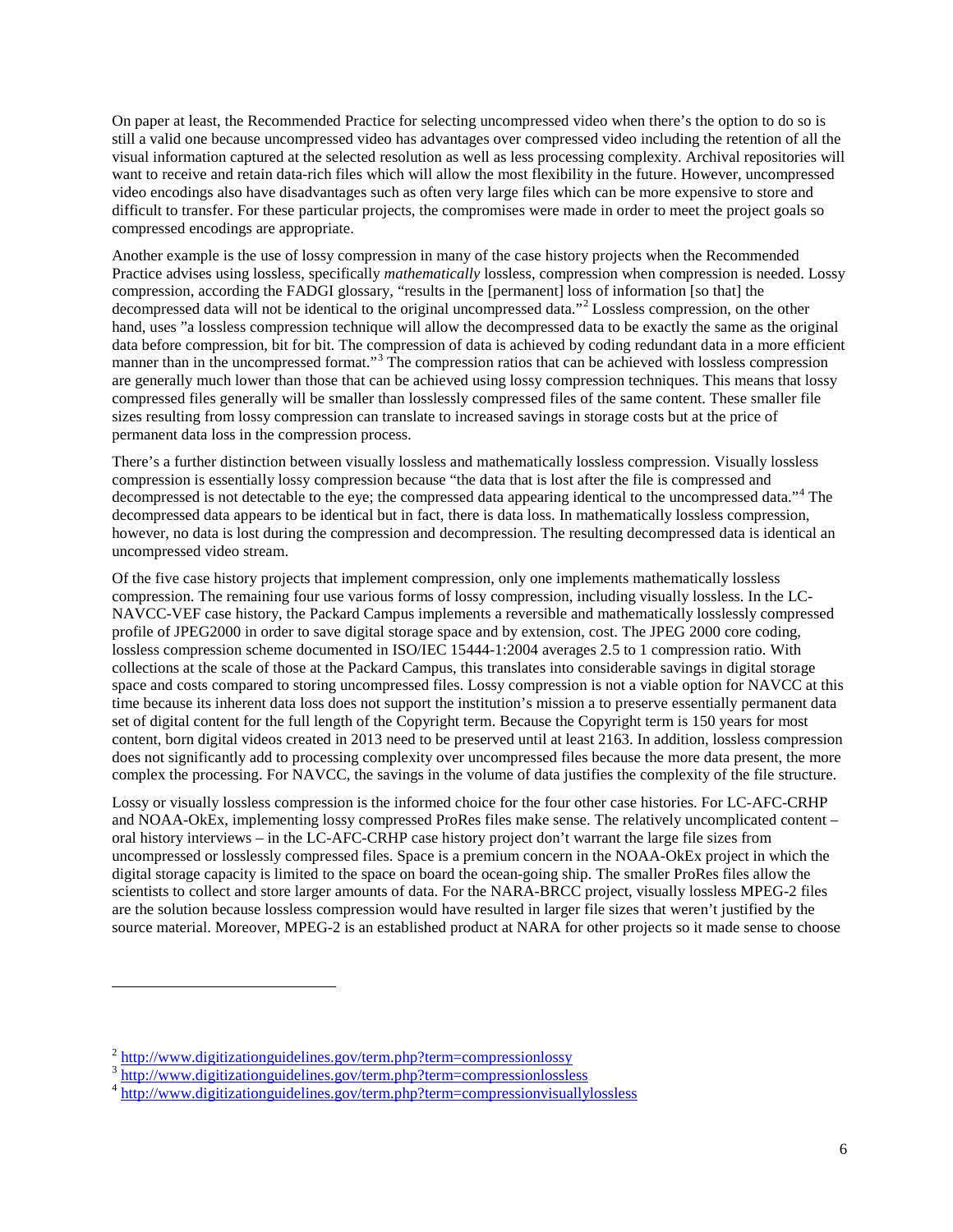an encoding that had strong internal support. Finally, the house standard at VOA is DV25. While DV25 is a lossy codec, it meets VOA-MMAM's business needs and is supported by essential internal VOA-MMAM systems.

#### *Organization of the Recommended Practices*

The Recommended Practices are organized into three groups:

- Advice for File Creators,
- Advice for File Archivists, and
- Advice for File Creators and File Archivists

Advice for File Creators, also known as "advice for shooters," focuses on providing video content producers, including videographers and, by extension, the project managers within cultural heritage institutions who are responsible for the creation new born digital video files, with a set of practices that emphasize the benefits of aiming for high quality and planning for archival repository ingest from the point of file creation. File creators are encouraged to make born digital video files at the highest quality that the institution can afford to make and maintain over the long term. While current limitations are important to understand and acknowledge, file creators should look beyond present constraints towards future, and most likely more advanced, capabilities. The files should suit the immediate business needs but have a long life expectancy beyond the primary need. Capturing high quality, data rich files offers information on file/camera characteristics with the goal of identifying sustainable production practices that will allow a seamless transfer of materials to an archival repository.

Advice for File Archivists seeks to provide guidance about video-specific issues which come into play when ingesting the files into a managed storage repository. These Recommended Practices are aimed at digital preservationists including archivists, librarians, digital asset managers, and other staff within cultural heritage institutions that receive born digital video from creators and inherit the responsibility of describing, preserving, and providing access to those files. The guidance focuses on possible technical changes to acquired files, such as normalizing file formats, as well as metadata requirements needed to track those changes.

Advice for File Creators and File Archivists are grouped together because they transcend specific lifecycle points. This guidance focuses on selecting sustainable encodings and wrappers whether at initial file creation or during normalization upon ingest. Both file creators and file archivists should seek to use born digital video formats that are well-structured, transparent and contain the potential for rich data to facilitate long term retention and access.

#### <span id="page-6-0"></span>*A SNAPSHOT OF CURRENT PRACTICE*

 $\overline{a}$ 

As evidenced in our case history projects, there is no one answer to the question "what format should I use to ensure sustainable long term access for my born digital video files?" The variety of target file formats in our case histories demonstrate a range of solutions based on the *fitness for purpose* concept where the workflows and deliverables achieve the specific goals set out for the project within the existing constraints and circumstances. There is variety in the current practices. Several wrapper and encoding combinations currently have support across the broader digital video preservation community including FFV1 in Matroska,<sup>[5](#page-6-1)</sup> JPEG2000 lossless in MXF OP1a,<sup>[6](#page-6-2)</sup> Uncompressed YUY2 Video Encoding (or other uncompressed encodings) in either AVI<sup>[7](#page-6-3)</sup> or QuickTime.<sup>[8](#page-6-4)</sup> Each of these, and other combinations, has strengths and weaknesses which make them viable in some environments and not viable in others.

In addition, FADGI is near completion on the MXF Application Specification for Archiving and Preservation which will offer strong support for the preservation needs of the cultural heritage communities and beyond.<sup>[9](#page-6-5)</sup> Once published, this application specification is expected to help increase the adoption of MXF especially within large

<span id="page-6-1"></span><sup>&</sup>lt;sup>5</sup> <http://www.digitalpreservation.gov/formats/fdd/fdd000343.shtml><br><sup>6</sup> http://www.digitalpreservation.gov/formats/fdd/fdd000206.shtml

<span id="page-6-2"></span>

<span id="page-6-3"></span><sup>&</sup>lt;sup>7</sup> <http://www.digitalpreservation.gov/formats/fdd/fdd000366.shtml>

<span id="page-6-4"></span><sup>8</sup> <http://www.digitalpreservation.gov/formats/fdd/fdd000369.shtml>

<span id="page-6-5"></span> $9 \frac{\text{http://www.digitization guidelines.gov/guidelines/MXF}$  app\_spec.html